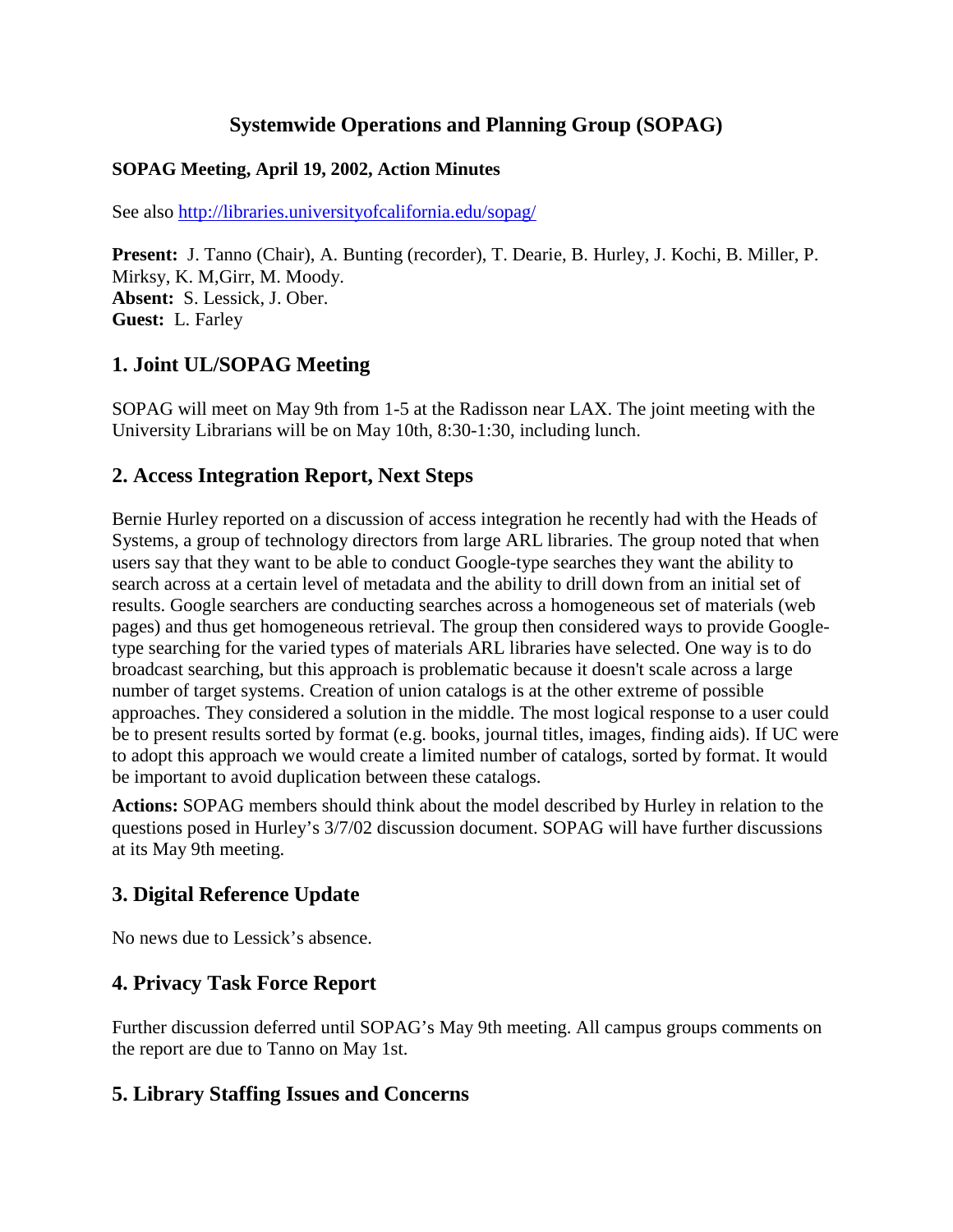McGirr and Tanno reported that the UC Heads of Human Resources had a good discussion on recruitment and retention at their recent meeting. Pat Hawthorne (UCLA) and George Bynon (UCD) are members of an ACRL committee that will soon release a report on this topic. The group decided that it was time to conduct a systemwide effort to review the library assistant series concepts, especially to reflect the addition of technical skills.

## **6. Workshops**

**6.1 Circulation Best Practices.** The Circulation Advisory Group has decided to narrow the focus of their first workshop proposal. SOPAG reviewed the draft proposal and made suggestions for changes for Dearie to take back to CAG.

**6.2 UC Digital Library Forum.** SOPAG reviewed the draft proposal and approved it. Several suggestions for changes in the workshop description and focus were made, which Hurley will convey to the program committee. SOPAG recommended that first priority for participation should be given to those responsible for digital library projects. It is not clear that the usual SOPAG formula for participant slots should be applied for this workshop. Bunting will update the formula and send out the initial calculations for further discussion.

**Actions:** Dearie and Hurley will provide feedback on workshop proposals to the sponsoring groups. Bunting will update the attendance formula.

## **7. Rights Management in a Digital Environment**

SOPAG will request clarification from the University Librarians about the need for appointing a group to explore a range of issues related to rights management of digital resources licensing, archiving, preservation, perpetual access, dissemination, and the like.

## **8. Electronic Records Management**

Charlotte Brown, Chair of the UC Archivists Council, will carry forward the concerns expressed in the Electronic Records Management report to the UC records management group. John Tanno will obtain a status report from Brown. McGirr noted that the new records manager at UCSC, Chuck Piotrowski, is a librarian and Kate will alert him to the report and our concerns.

**Actions:** Tanno to contact Brown; McGirr to orient Piotrowski.

# **9. Strategies for CDL Collections in an Era of Budgetary Constraints**

Mirksy noted that this topic is on the Collection Development Council's agenda. SOPAG agreed that it is not too soon to start developing methods for deciding on print archival responsibility.

**Actions:** Mirsky will inform CDC that developing strategies should be a priority for CDC this year.

## **10. Report on CDL-Related Items**

## **10.1 Melvyl Transition**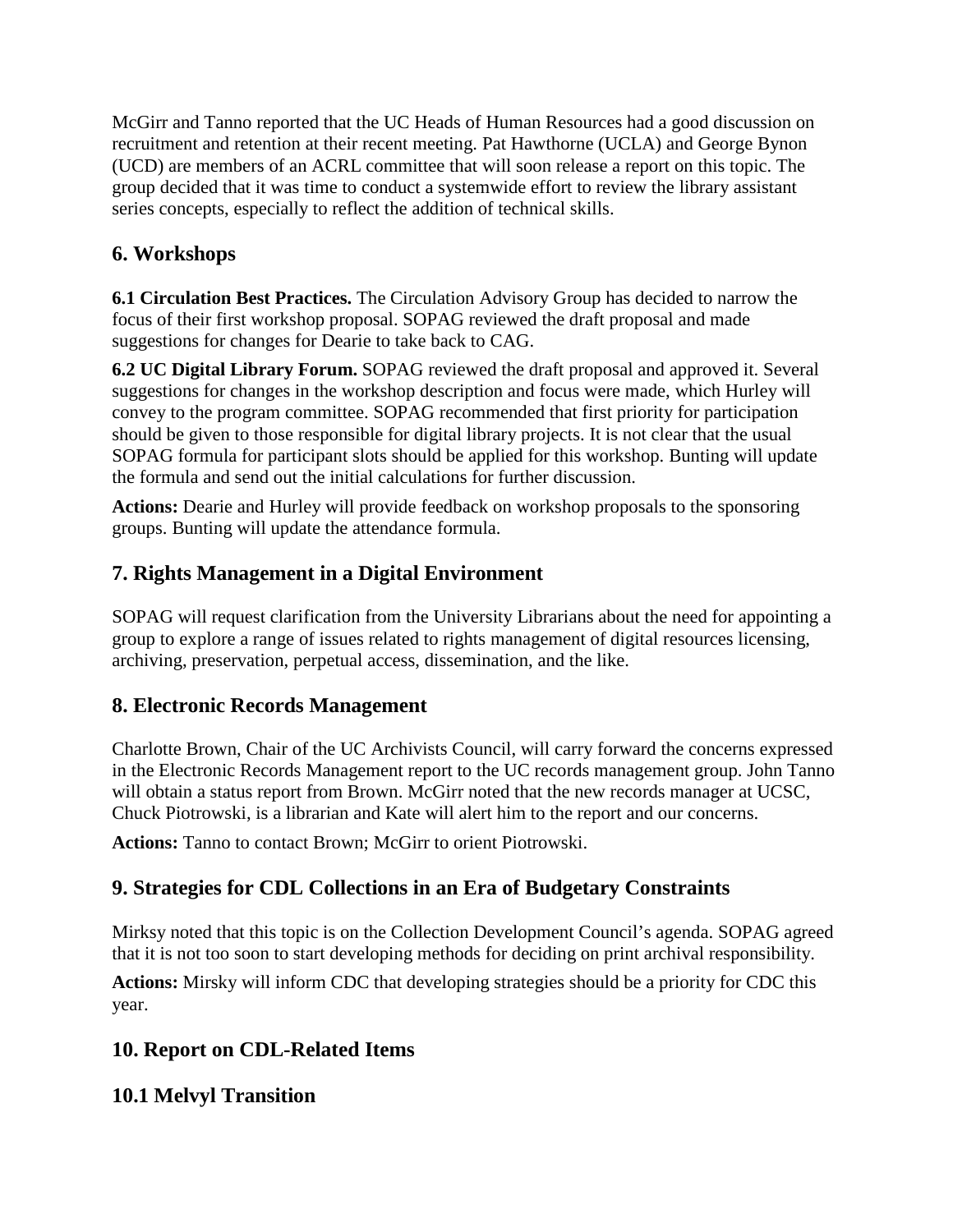**10.1.1 Non-UC Monographic Records.** Farley distributed the summary of campus responses on non-UC monographic records. CDL has conducted fact-finding meetings with the Calif. Academy of Sciences and the Calif. State Library. Meetings with the Graduate Theological Union and the Calif. Historical Society are scheduled for next week. Farley will send out a summary of the meetings when all are completed. SOPAG will discuss the report at its May 9th meeting.

Farley requested that SOPAG members gather qualitative data on the value of the non-UC periodical records in CALLS to each campus. Dearie can provide ILL statistics for all UC requests sent via OCLC. SOPAG will try to obtain data in time for discussion on May 9th. The Library of California has requested that CDL conduct a CALLS Periodical database user survey. The survey will be conducted online in May.

**Actions:** SOPAG members will gather qualitative data on the value of the non-UC periodical records in CALLS by May 9th. Dearie will provide data on ILL borrowing from the institutions.

**10.1.2 Record Improvement Projects.** CDL is conducting an analysis of the 22 record improvement projects using the criteria developed by SOPAG: priority 1 (correcting records so that they are in compliance with the new Melvyl standards); priority 2 (proposals that enhance resource sharing), and priority 3 (increase the visibility of records in Melvyl). Some of the projects claiming to fit priority 2 are being investigated further to understand the level of impact on resource sharing and 4 do not meet any of the criteria. SOPAG affirmed that priority 2 is meant for projects that have a direct effect on resource sharing, rather than general record improvement. A recommendation on which projects to fund will be made by CDL to the University Librarians for discussion at the joint UL/SOPAG meeting on May 10th.

**10.1.3 Legacy Melvyl Circulation Links for UCD, UCSB and UCLA.** There was insufficient time to adequately discuss this policy document.

**Actions:** CDL, UCD, and UCSB will discuss ExLibris options. Bunting will gather UCLA reaction to the proposal.

## **10.2 A&I Transition**

The task force met recently and is planning for the Fall roll out. Work continues with the release of OVID databases, Current Contents and Inspec were recently released. BIOSIS still "in the barn."

### **10.3 Digital Visual Resources Planning**

SOPAG made a number of suggested revisions to the draft charge.

**Actions:** Tanno and Farley will send out a revised draft that will be finalized at SOPAG's May 9th meeting. SOPAG members should be prepared to submit names for the task force membership at the May 9th meeting.

# **10.4 eScholarship**

The April update is available on the web [http://escholarship.cdlib.org/about.html.](http://escholarship.cdlib.org/about.html) Campus visits are taking place.